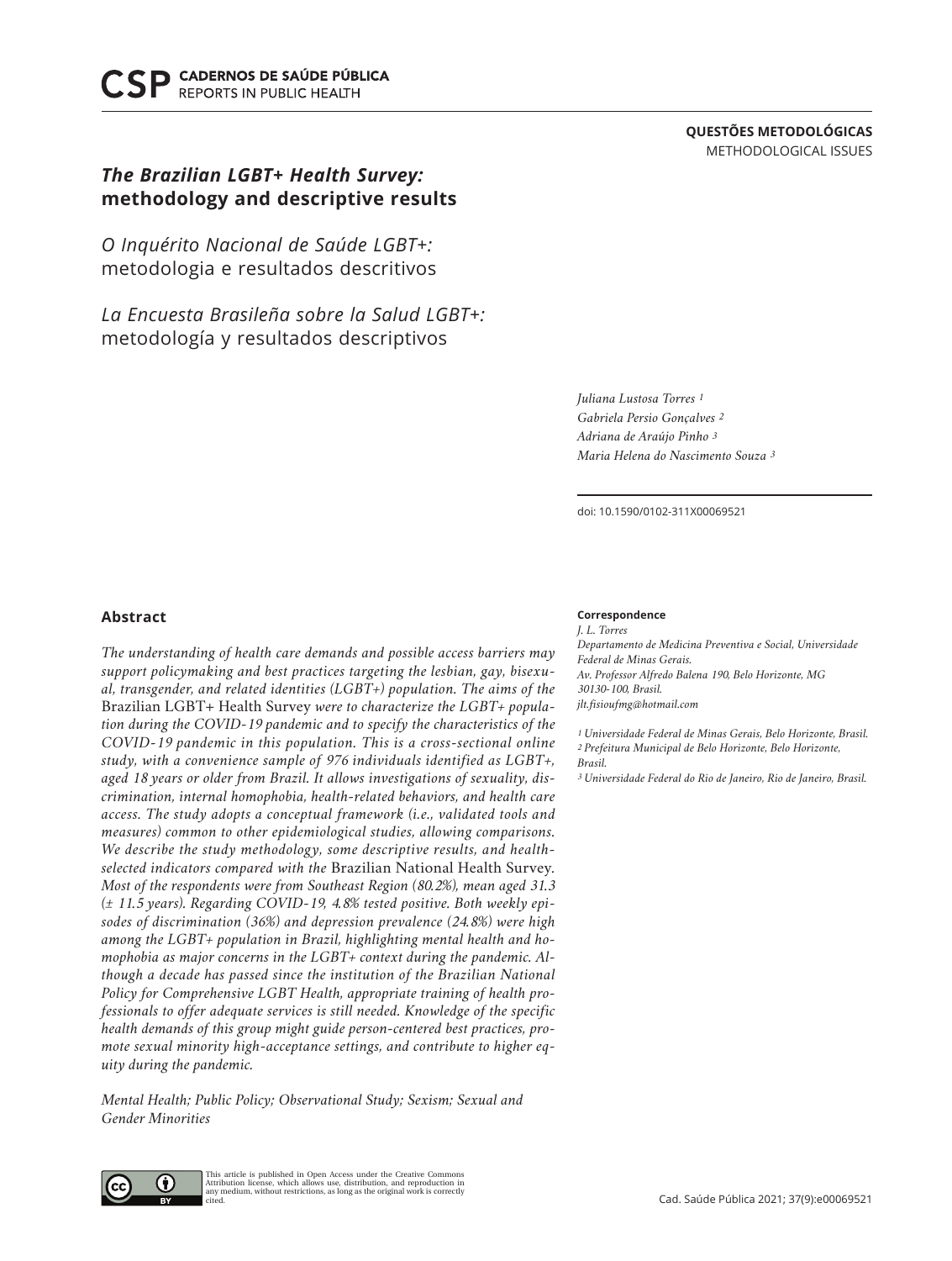## **Introduction**

In 2011, Brazil instituted the National Policy for Comprehensive LGBT Health (PNSI-LGBT) 1. According to the policy, there is a need for a further guarantee of health access, vigilance, and adequate training of health professionals to offer the appropriate services to the lesbian, gay, bisexual, transgender, and related identities (LGBT+) population. However, homophobic practices 2 are still present among health professionals in various contexts, including the use of the derogatory terms toward members of this group and the disrespect of the social name 3.

The health needs of the LGBT+ population differ from those of heterosexual individuals due to particular characteristics of its members, as well as due to considerable levels of stress experienced by LGBT+ individuals for constituting a minority (minority stress). They are subject to face normlessness and lack of social control since the dominant culture, social structures, and norms do not typically reflect those of the minority group 4,5. A meta-analysis showed that the LGBT+ population has a higher probability of suicide 6 and worse health-related behaviors 7 than heterosexual individuals. Social interaction is crucial for the development of a sense of well-being, such as receiving formal and informal social support from a primary health care provider and relatives 8,9,10,11. In the case of the LGBT+ population, formal support is improved by properly training the health team regarding LGBT+ topics 12,13.

Several authors highlight the challenge for health professionals in providing health care to the LGBT+ population due to transversal health practices instead of longitudinal ones 14. For example, in Brazil, all community health workers from one area of Rio de Janeiro reported that they had provided services to at least one LGBT+ person. However, 19.2% of them had identified prejudice and delays in services as barriers to adequate health services 15, demonstrating a lack of continuity of care 3. This absence of continuity has increased the interest in identifying the broader sociocultural determinants related to vulnerabilities, stressful events, needs, and care management of the LGBT+ population, as well as the role of social networks in coping with the issues previously mentioned 16. In this context, three aspects should be considered to achieve comprehensiveness in health care: the health professionals' practice, the organization of health services, and policymaking 17.

During the COVID-19 pandemic, stay-at-home practices have been increasingly encouraged. In Brazil, in March 20, 2020, the Ministry of Health officially announced the modes of transmission of the virus throughout the community and implemented initial social distancing strategies 18. Since then, several historic and structural vulnerabilities related to social inequalities in Brazil 19 have emerged. Consequently, it is important to emphasize the significance of identifying the health issues and needs of the LGBT+, especially during this period, where numerous individuals have been struggling to cope with the crisis financially, mentally, or physically 20. The domestic violence rate is rising rapidly 21, along with difficulties in adhering to social distancing measures 20,22, as well as adverse psychological distress 23,24, including increased loneliness, social isolation, and reduced social support 25,26. Although similar outcomes were also seen in Brazil 27,28, previous studies did not specifically focus on extensive health characteristics during the pandemic, such as sexuality, discrimination, and internal homophobia. Torres et al. 28 focused on HIV testing, oral pre-exposure prophylaxis access, and sexual behavior, whereas #VoteLGBT study (2020) 27 focused on mental health impacts and family social networks without any valid instruments. Both studies were conducted during the initial months of the pandemic <sup>27,28</sup>. To the best of our knowledge, this is the first study conducted among LGBT+ Brazilians adopting a wider health conceptual framework (i.e., validated tools and measures), common to other epidemiological studies, allowing comparisons with other published research.

Considering these aspects, the aims of this study were: (1) to characterize the LGBT+ population in Brazil, their health care demands and behaviors, and possible barriers to health care access during the COVID-19 pandemic; and (2) to specify the characteristics of the COVID-19 pandemic in the context of the LGBT+ population in Brazil, including preventive behavior patterns and health consequences.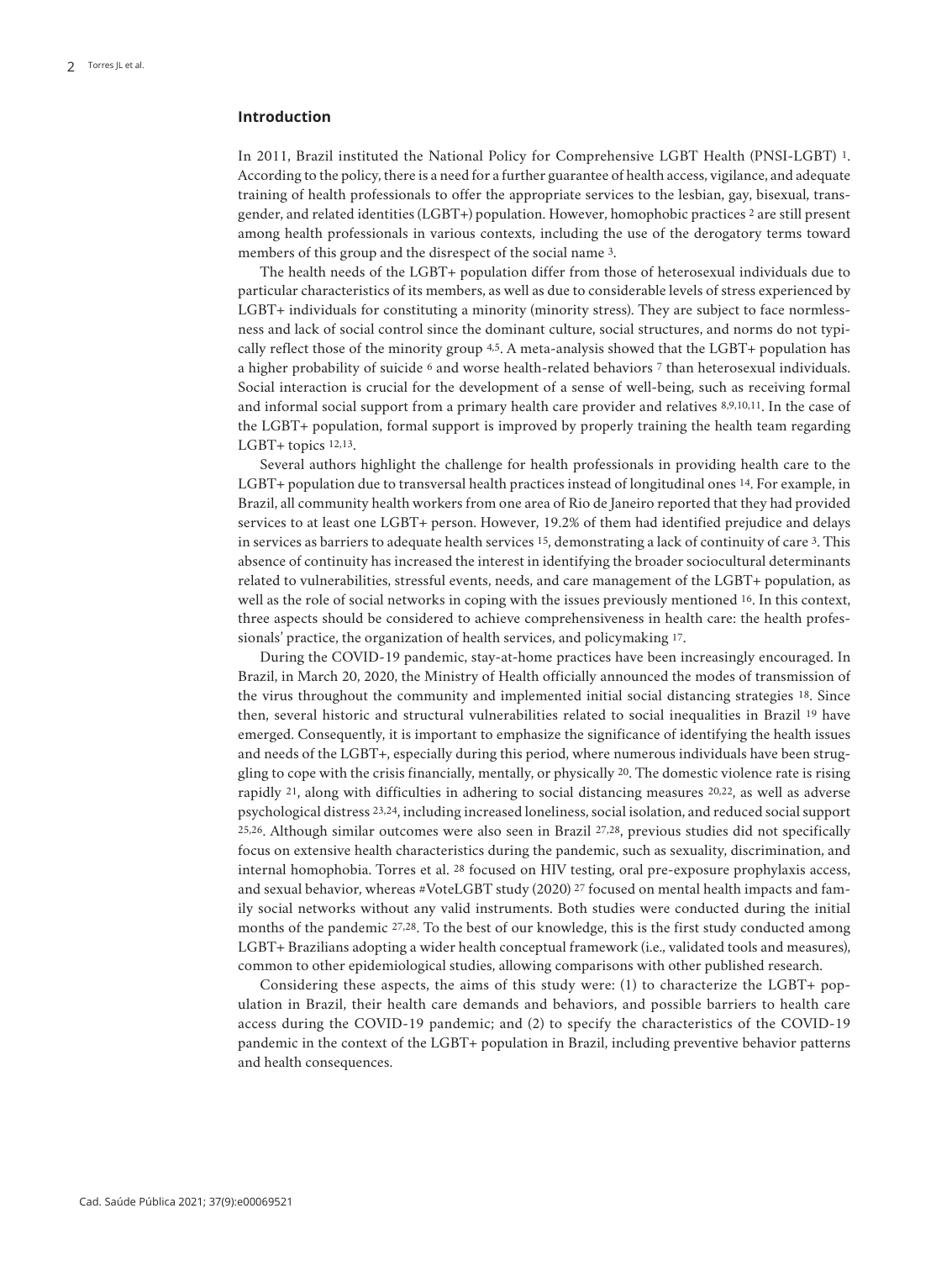## **Methods**

## **Study design**

The *Brazilian LGBT+ Health Survey* is a population-based cross-sectional online study of LGBT+ individuals, aged 18 years or older, living in one of the five geographical regions of Brazil, namely Southeast, South, North, Northeast, and Central-West. The study was conducted between August 19 and November 30, 2020.

## **Sample**

The study sample comprised all individuals who met the inclusion criteria and agreed to participate. No individual identification, such as name or date of birth, was collected to protect the identity of the respondents and achieve a higher rate of participation.

Considering that the LGBT+ individuals represent 3% of the total population in another country 12, we expect to have a target LGBT+ population of nearly 4.7 million in Brazil. Considering the conservative prevalence of the main outcomes (50%, sample error = 5%), at a level of significance of 99%, we needed at least 664 respondents.

Initially, the survey link was shared on social media (i.e., Facebook, Instagram, and WhatsApp), the webpages of the researchers, and their students and friends using hashtags related to scientific research and LGBT+ topics, several webpages related to LGBT+ issues, and the webpage of a famous person in Brazil. The study was also advertised on the official websites of the participating universities, through face-to-face contact with students, and via radio and online press. Finally, we also contacted LGBT+ groups and associations and promulgated the study in some primary health care units 29. All individuals who accessed the questionnaire and agreed to participate were included, representing a convenience sample.

Inclusion criteria for potential respondents were as follows: identifying themselves as LGBT+, being 18 years old or above, living in Brazil, having Internet access to answer the questionnaire, and being able to understand the questions.

#### **Measurements**

The researchers and a consultant team, composed of students, primary health professionals, and LGBT+ individuals, constructed the questionnaire. Measurements included sociodemographic characteristics, health-related measures (i.e., diseases, behaviors, health care access, and experiences with health care 30); sexuality; 19-item *Internalized Homophobia Scale* 31, including the perception of internal stigma and social oppression; violence; 6-item *Perceived Everyday Discrimination Questionnaire* 32, including being treated with less courtesy or respect, receiving poorer service at restaurants or stores, receiving poorer service from doctors or hospitals, people acting as if you were not clever, people acting as if they were afraid of you, and being threatened or harassed; 3-item *UCLA Loneliness Scale* 33; and social network.

#### **Quality assurance and control**

A small pilot study with three respondents of different ages (21, 35, and 54 years old) and genders (transgender male, cisgender male, and cisgender woman) was conducted to identify potential problems with the instruments and procedures. Based on their feedback, some terms were modified for better adequacy and understanding. For example, regarding gender-related questions, the item "I don't know" was removed from the gender identity question and replaced with the word "Other". We also added terms such as "sexual and romantic experiences" and "sex reassignment surgery" and included a brief definition of the gender identities included in the questionnaire (cisgender, transgender, transvestite, and non-binary). Moreover, the questions option "I do not agree" were changed to "I disagree".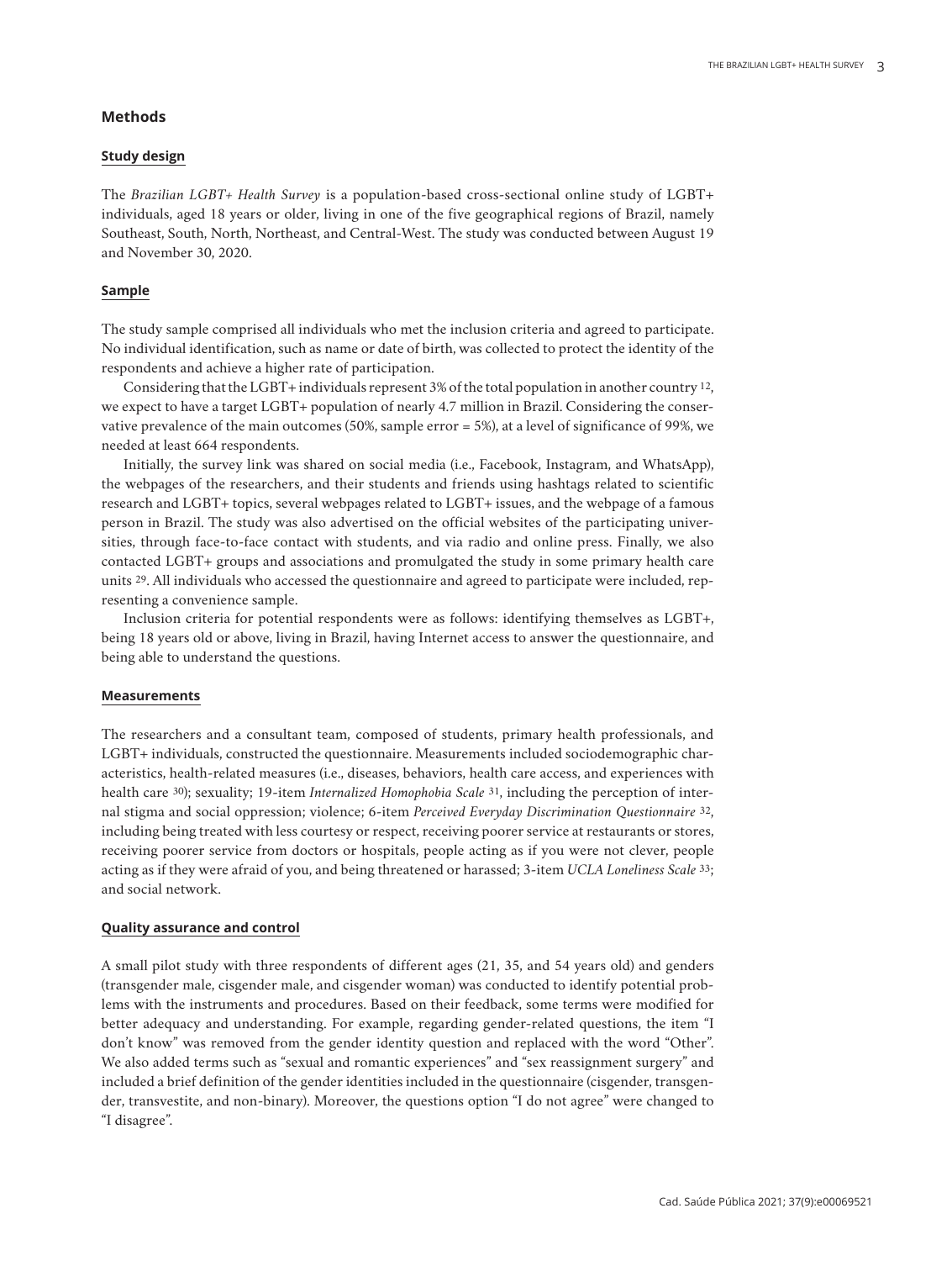Two versions of the questionnaire were constructed using MEDQuest (http://medquest.medici na.ufmg.br) and Google Forms (https://docs.google.com/forms). Respondents from the pilot study voted on the most suitable version (i.e., in terms of layout, font size, and usability). Therefore, an online link to Google Forms was used to collect data (http://bit.ly/inqueritosaudeLGBT+). These respondents were invited to access the final version of the questionnaire and participate.

#### **Study management**

Two federal universities conducted the *Brazilian LGBT+ Health Survey*. The study's steering committee included researchers from these institutions and other consultants in Rio de Janeiro, health professionals working in primary care units, and LGBT+ individuals.

#### **Ethical approval**

This study followed all ethical aspects required by scientific studies involving human beings. Since it was anonymous, informed consent was not taken. However, the researchers included a brief explanation of the research objectives and design, provided contact information of the researchers, and informed respondents about the risks and benefits of participating. Individuals who agreed to participate were included in the study. This study was approved by the Research Ethics Committee of the Minas Gerais Federal University (protocol CAAE 34123920.9.0000.5149).

#### **Data comparability**

We used data from the recent *Brazilian National Health Survey* (PNS, in Portuguese), conducted in 2019, to compare the health-selected indicators of our LGBT+ health survey respondents with those of participants from the national survey. PNS data and descriptive results are publically available at (https://www.ibge.gov.br/estatisticas/sociais/saude/9160-pesquisa-nacional-de-saude.html). However, some 2019 microdata was not available at the time, precluding us from an individual-level PNS analysis. The PNS is a nationally representative study of the general Brazilian population aged 18 years and above, conducted in a probabilistic private household sample from urban and rural areas. The sample size was calculated according to 53% of the primary unit sample of Brazil, totaling 17,261 participants. Additional information can be found in the pertinent literature 34.

## **Statistical analyses**

We conducted descriptive analyses using proportions and the respective 95% confidence intervals (95%CI) and means and standard deviation (SD). Additionally, we used some health-selected aggregate data prevalence and the respective 95%CI to perform an initial comparison with the most recent representative data from Brazil, the PNS conducted in 2019. These analyses were conducted using Stata 14.0 SE (https://www.stata.com).

## **Results**

Between August and November 2020, a total of 1,036 individuals agreed to participate. Of these, 60 respondents did not meet the inclusion criteria and were excluded: 44 cisgender females and 8 cisgender males who reported being heterosexual, and 8 individuals under the age of 18. The final sample comprised 976 respondents. Table 1 shows the selected characteristics of the respondents listed.

Most of the respondents were homosexual (72.1%), cisgender (41.5% female and 49.9% male), and white (60.1%). The mean age was  $31.3 \pm 11.5$  years). Nearly 30% had post-graduate level education, and 27.1% were receiving government income support during the COVID-19 pandemic. Respondents were concentrated in the Southeast region (80.2%). Of these, 56.1% were from the State of Minas Gerais and 28.2% from the State of Rio de Janeiro. Regarding COVID-19 characteristics, 4.8% tested positive for COVID-19 and 61.5% reported full adherence to social distancing measures.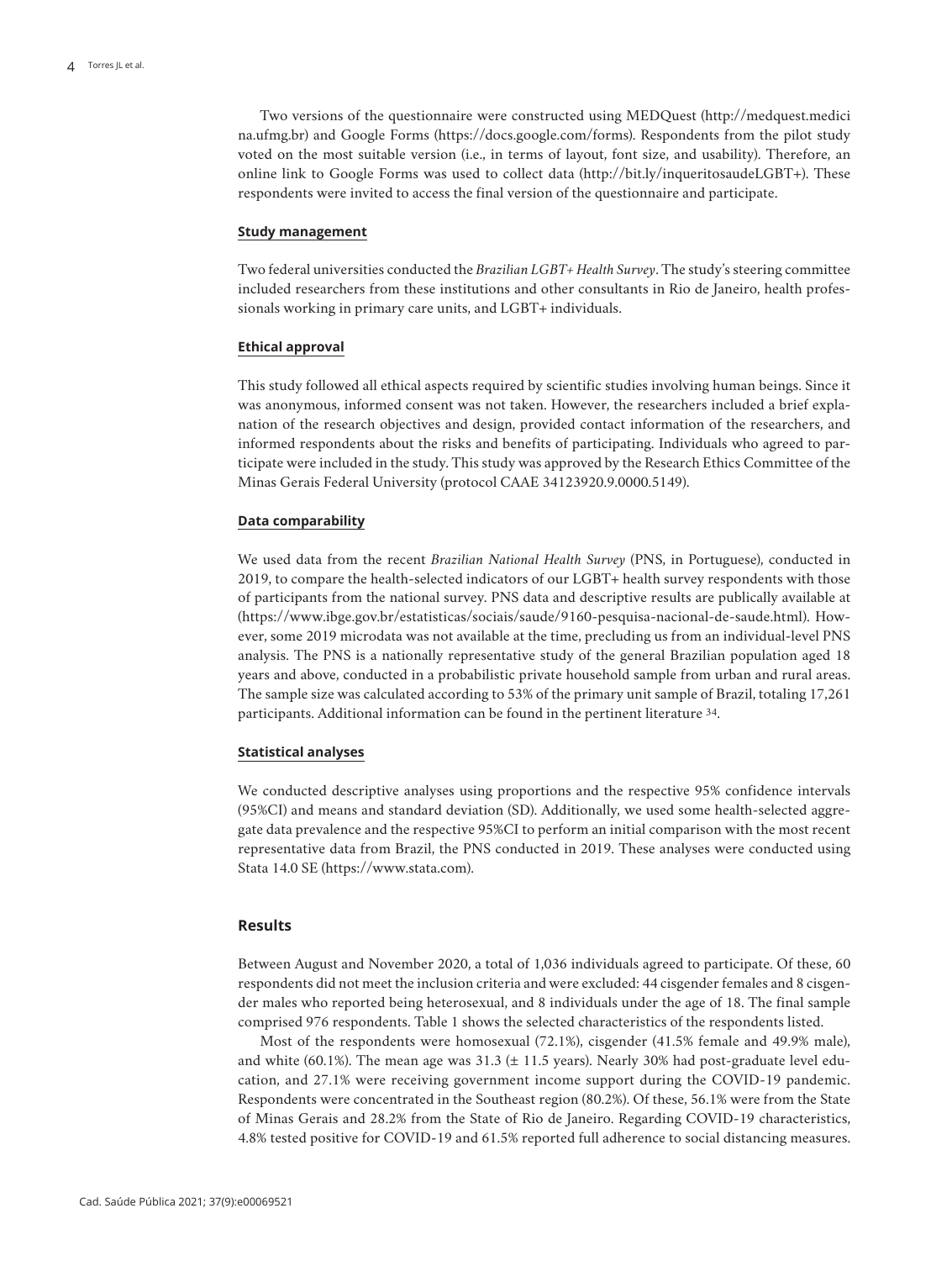## **Table 1**

Characteristics of the Brazilian LGBT+ population. The *Brazilian LGBT+ Health Survey*, August-November 2020 (N = 976).

| <b>Characteristics</b>                                      | % (n)             | 95%CI      |
|-------------------------------------------------------------|-------------------|------------|
| <b>Gender-related characteristics</b>                       |                   |            |
| Sexual orientation                                          |                   |            |
| Homosexual                                                  | 72.1 (704)        | 69.3; 75.0 |
| Bisexual                                                    | 23.9 (233)        | 21.1; 26.6 |
| Heterosexual                                                | 1.6(16)           | 0.9; 2.7   |
| Other sexual orientation minorities                         | 2.4(23)           | 1.5; 3.5   |
| Gender identity                                             |                   |            |
| Cisgender female                                            | 41.5 (405)        | 38.4; 44.7 |
| Cisgender male                                              | 49.9 (487)        | 46.8; 53.1 |
| Transgender                                                 | 1.9(18)           | 1.1; 2.9   |
| Non-binary                                                  | 4.2(41)           | 3.0; 5.7   |
| Other gender identity minorities                            | 2.6(25)           | 1.7; 3.8   |
| Sociodemographic characteristics                            |                   |            |
| Mean age $(\pm SD)$                                         | $31.3 (\pm 11.5)$ | 30.6; 32.0 |
| Education (years)                                           |                   |            |
| $0 - 11$                                                    | 14.3 (140)        | 12.2; 16.7 |
| Graduate complete or incomplete                             | 54.1 (528)        | 50.9; 57.3 |
| Post-graduate complete or incomplete                        | 31.6 (308)        | 28.7; 34.6 |
| Government income support during the COVID-19 pandemic      | 27.1 (262)        | 24.4; 30.1 |
| Race/Color                                                  |                   |            |
| White                                                       | 60.1 (586)        | 56.9; 63.2 |
| Black/Brown                                                 | 37.5 (366)        | 34.5; 40.7 |
| Other                                                       | 2.4(23)           | 1.5; 3.5   |
| More than one people per room in the household              | 7.9 (76)          | 6.3; 9.8   |
| Brazilian region                                            |                   |            |
| Southeast                                                   | 80.2 (783)        | 77.5; 82.6 |
| South                                                       | 4.3(42)           | 3.1; 5.8   |
| North                                                       | 3.1(30)           | 2.1; 4.4   |
| Northeast                                                   | 8.9(87)           | 7.2; 10.9  |
| Central-West                                                | 3.5(34)           | 2.4; 4.8   |
| <b>Other characteristics</b>                                |                   |            |
| Testing positive for COVID-19                               | 4.8 (47)          | 3.5; 6.3   |
| Adherence to social distancing measures                     | 61.5 (600)        | 58.3; 64.5 |
| Weekly episodes of discrimination *                         | 36.0 (351)        | 32.9; 39.1 |
| Mean internalized homophobia score ( $\pm$ SD) **           | $22.3 (\pm 6.3)$  | 21.9; 22.7 |
| Mean internal stigma perception score ( $\pm$ SD) ***       | $12.3 (\pm 5.8)$  | 11.9; 12.6 |
| Mean perception of social oppression score ( $\pm$ SD) $\#$ | $10.0 (\pm 1.7)$  | 9.9; 10.1  |

95%CI: 95% confidence interval; SD: standard deviation.

\* Based on 6-item *Perceived Everyday Discrimination Questionnaire*, considering at least one weekly episode of

discrimination;

\*\* Based on 19-item *Internalized Homophobia Scale*, score varying from 0 to 57;

\*\*\* Based on 15 items (*Internalized Homophobia Scale*), score varying between 0 and 45;

# Based on 4 items (*Internalized Homophobia Scale*), score varying between 0 and 12.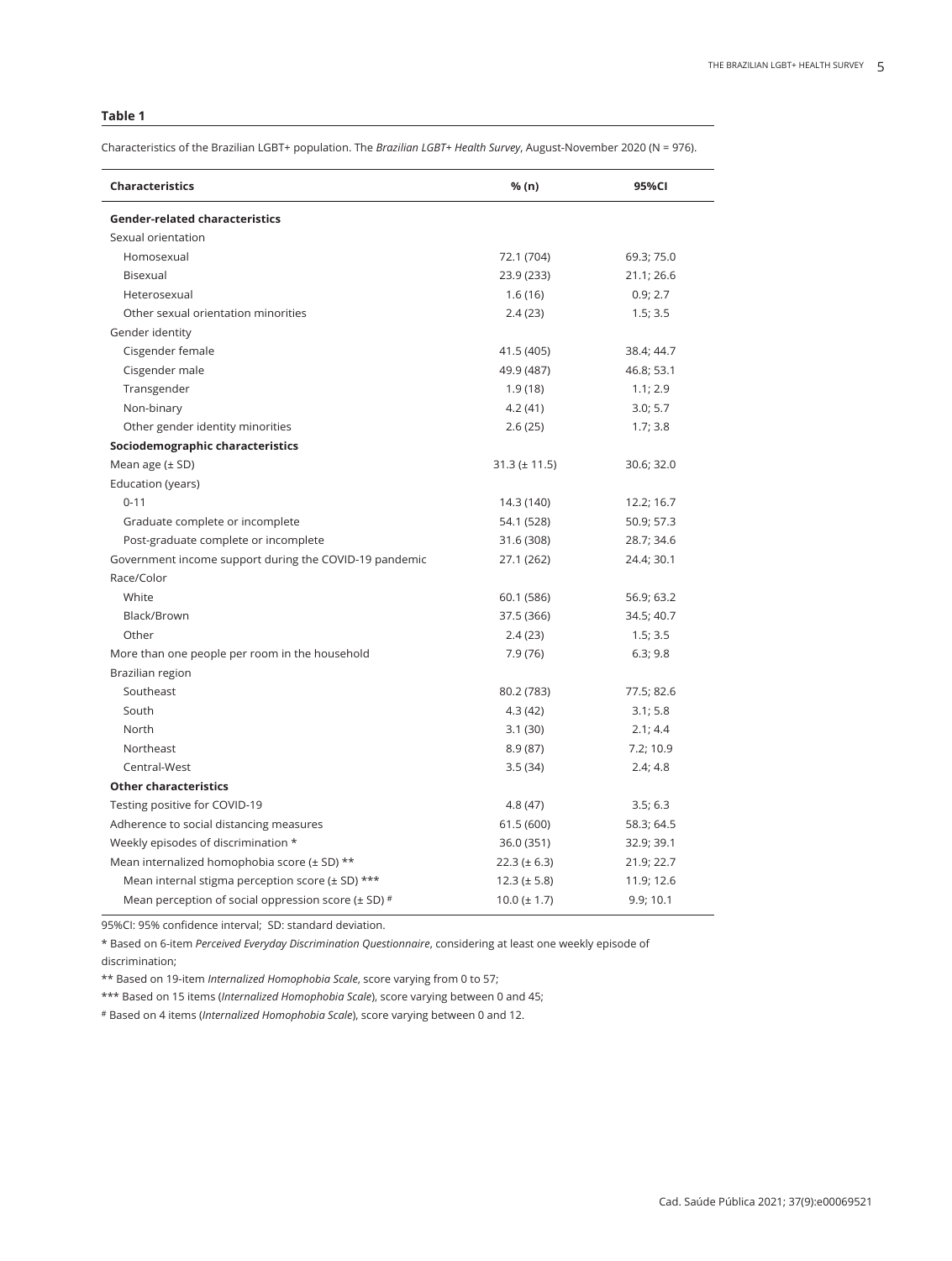Furthermore, 36% reported at least a weekly episode of discrimination, and the respondents' mean internalized homophobia score were 22.3  $(\pm 6.3)$ , with higher proportional scores for the social oppression component than the internal stigma component.

Table 2 shows the comparison of health-selected indicators with those of the PNS. Overall, the LGBT+ population reported a higher prevalence of medical diagnosis of depression compared with the PNS participants (24.8% vs. 10.2%). Regarding lifestyle, most of the LGBT+ respondents reported weekly alcohol ingestion (82.7%), and 20.9% were smokers. Both alcohol ingestion and smoking behavior prevalence rates were higher among the LGBT+ respondents than PNS among participants (26.4% vs. 12.6%). Lastly, the LGBT+ respondents reported using reference health services less compared with the PNS participants (50.2% vs. 73.8%).

## **Discussion**

The *Brazilian LGBT+ Health Survey* in this study provides data from a population that is neglected in most of the nationally representative studies in Brazil. The covered topics included an array of characteristics. Despite the concentration of respondents in the Southeast region and the significant number of highly educated individuals compared to a previous published national study 35, we demonstrate that both weekly episodes of discrimination and depression prevalence among the LGBT+ population were high in Brazil. Regarding the perception of homophobia, a higher proportional score for social oppression was found compared to the internal stigma component score.

Our data emphasize mental health, discrimination, and social oppression as major concerns in the LGBT+ context 36,37,38 and during the COVID-19 pandemic 20,22,23,24,25,28. Even though the PNSI-LGBT was instituted in 2011 in Brazil, discrimination in health services is still a barrier to achieving better mental health <sup>6</sup> and health-related behaviors <sup>7</sup>, and complete health care access <sup>3</sup> for LGBT+ individuals. The LGBT+ population is likely to suffer from minority stress 4, including both distal stressors (i.e., prejudice or discrimination events or conditions) and proximal stressors (i.e., concealment of sexual orientation, and internalization of societal stigma), generating allostatic over-

#### **Table 2**

Selected health indicators of the participants in the *Brazilian LGBT+ Health Survey* (August-November 2020, N = 976) and participants from the *Brazilian National Health Survey* (PNS; 2019, N = 17,261).

| <b>Characteristics</b>                   | LGBT+ survey<br>% (95%CI) | <b>PNS</b><br>% (95%CI) |
|------------------------------------------|---------------------------|-------------------------|
| Self-rated health                        |                           |                         |
| Very good/Good                           | 77.5 (74.8; 80.1)         | 66.1 (65.5; 66.7)       |
| Regular                                  | 20.0 (17.5; 22.7)         | 28.1 (27.6; 28.6)       |
| Very poor/Poor                           | 2.5(1.6; 3.6)             | 5.8(5.5; 6.0)           |
| Medical diagnosis of depression          | 24.8 (22.1; 27.6)         | 10.2 (9.9; 10.6)        |
| Reporting at least weekly alcohol intake | 82.7 (80.1; 85.0)         | 26.4 (25.8; 26.9)       |
| Current smoker                           | 20.9 (18.4; 23.6)         | 12.6 (12.2; 13.0)       |
| Overweight *                             | 50.2 (47.0; 53.4)         | 60.3 (58.3; 62.1)       |
| Having a private health plan             | 62.2 (59.1; 65.3)         | 28.5 (27.8; 29.2)       |
| Having a reference health service **     | 50.2 (47.1; 53.4)         | 73.8 (72.9; 74.7)       |
| Hospitalization in the past 12 months    | 11.1 (9.2; 13.2)          | 6.1(5.8; 6.3)           |

95%CI: 95% confidence interval.

\* Based on body mass index ≥ 25kg/m2;

\*\* Going to the same health professional or service when needing health care.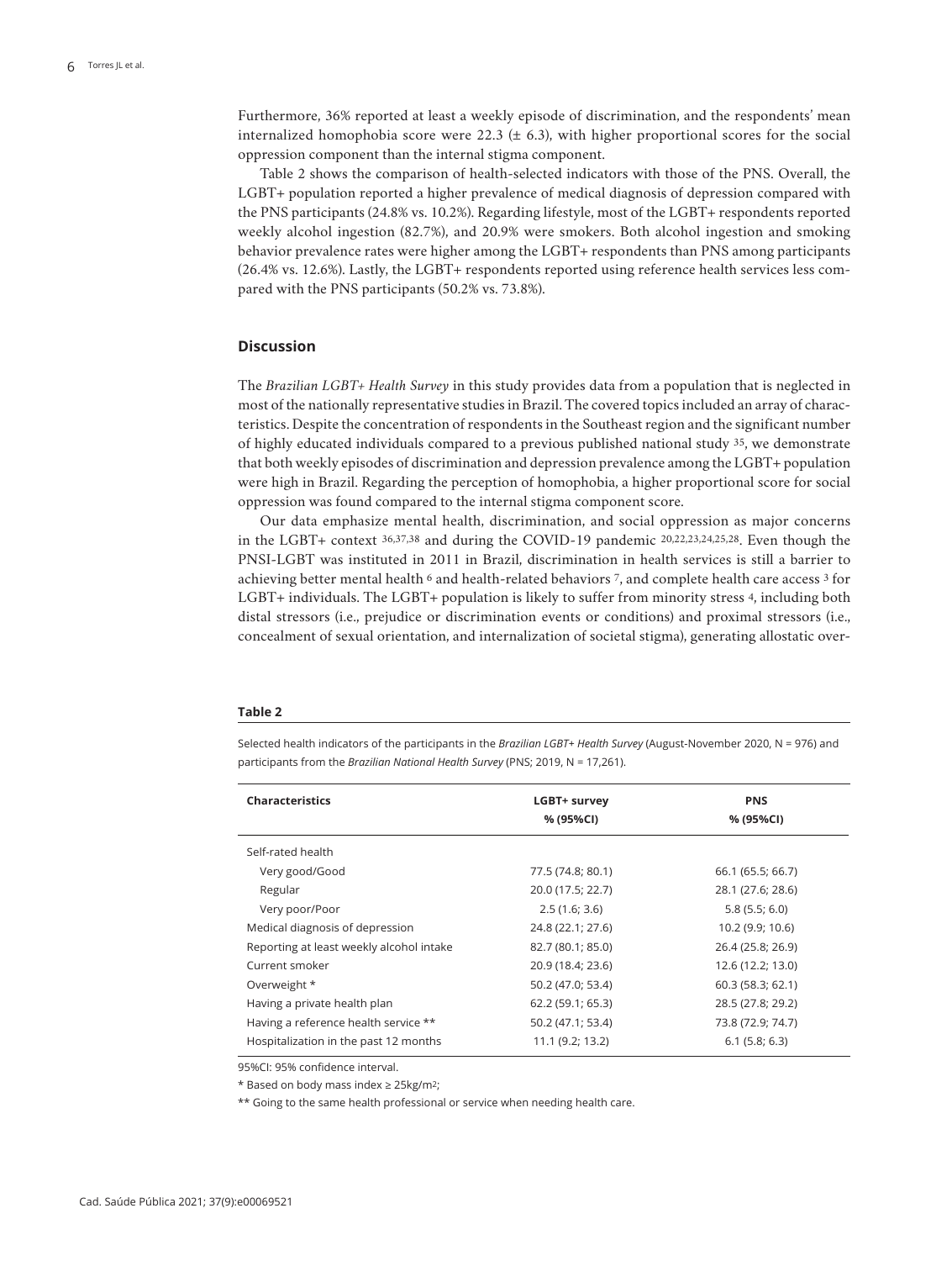load (i.e., negative health consequences due to chronic stress exposure) 5. Countries with higher levels of aggregate LGBT+ acceptance show better individual self-rated health and well-being 39. In Brazil, higher social oppression related to homophobia explains the increased rate of both physical violence against the LGBT+ population 40 and suicidal ideation among its members 41. However, we cannot discard the possibility of overreporting discrimination in online surveys 42.

One mechanism related to heightened stress during the COVID-19 pandemic, coupled with social distancing, loss of social support, and increased social media use, is the higher alcohol 43 and tobacco misuse reported by respondents during this time. After three months of social distancing measures, LGBT+ women's social media postings related to alcohol use moved from only "associated with parties" to "socialization" and "dealing with COVID-19" 43. In an online survey of alcohol and tobacco use in Brazil, LGBT+ respondents who reported alcohol and tobacco use before the COVID-19 pandemic, showed an increase in the consumption of these substances during the pandemic (29.7% vs. 49.4%) 28, which partially explains the higher rate of their consumption in our sample, compared to that among the PNS participants.

Another mechanism to alleviate stress among LGBT+ individuals is the adequacy of interventions to protect the affected persons 16 and to generate more appropriate health care use 11. However, we demonstrated that fewer LGBT+ individuals have been using a reference health service, probably due to difficulties in health care access during the pandemic 28 or poor inclusivity approaches of health professionals 12,44. Therefore, knowledge of specific health demands of the LGBT+ population is the key 1,44,45 to strengthening patient professional connectedness and promoting high-acceptance settings for sexual minorities. Our results might guide person-centered best practices in primary health care, such as creating welcoming conditions inclusive of LGBT+ patients, fostering an environment that supports and nurtures all patients and families; facilitating the disclosure of sexual orientation and gender identity, advancing effective communication; and promoting community involvement and advocacy 45.

Regarding testing positive for COVID-19, we found a higher prevalence (4.8%) than previously reported by Torres et al. 28 in a Brazilian LGBT+ sample (1.7%). However, Torres et al. conducted an online survey from April to May 2020, whereas our study was conducted from August to November 2020; therefore, the increased infection rate in our study was expected. In November 2020, the COVID-19 prevalence among the general Brazilian population accounted for nearly 3% (https://www.worldometers.info/coronavirus/country/brazil/, accessed on 03/May/2021), close to the prevalence found in our sample. Data from the United States did not find any difference in testing positive for COVID-19 between LGBT+ and non-LGBT+ individuals (10.3% vs. 8.6%) 20. Nevertheless, the LGBT+ population in Brazil 28 and other countries 20,22 reported difficulties in adhering to social distancing measures, mainly due to socioeconomic vulnerability 28 and adverse psychological distress 20,22,23,24,25,28.

Our study has limitations that must be acknowledged. First, the LGBT+ health survey was conducted online, decreasing the response rate, which is inherent to online surveys. Second, only respondents with Internet access were included. In Brazil, Internet access has not yet reached the whole population (79.1% of Brazilians had Internet access in 2018 46) and it is not available among the most vulnerable groups. Third, comparing data from a non-representative online sample with those from a representative household sample might introduce both selection and information bias, precluding us from further interpretation. However, considering the unavailability of nationally representative datasets and the difficulty in developing a nationally representative study of the LGBT+ population, this study might contribute to the beginning of an understanding of the health needs of its members and the obstacles they face when using health care services. Further online studies should consider weighting in their surveys, considering all Brazilian regions to achieve national representativeness and avoiding overrepresentation of some states, as we found in the case of Rio de Janeiro and Minas Gerais, the states with the highest number of respondents and where the participating universities were placed. Additionally, we encourage a face-to-face recruitment in different vulnerable settings, providing the appropriate material to access the questionnaire. Further, the strengths of this study include anonymous recruitment, which is considered at more effective way of increas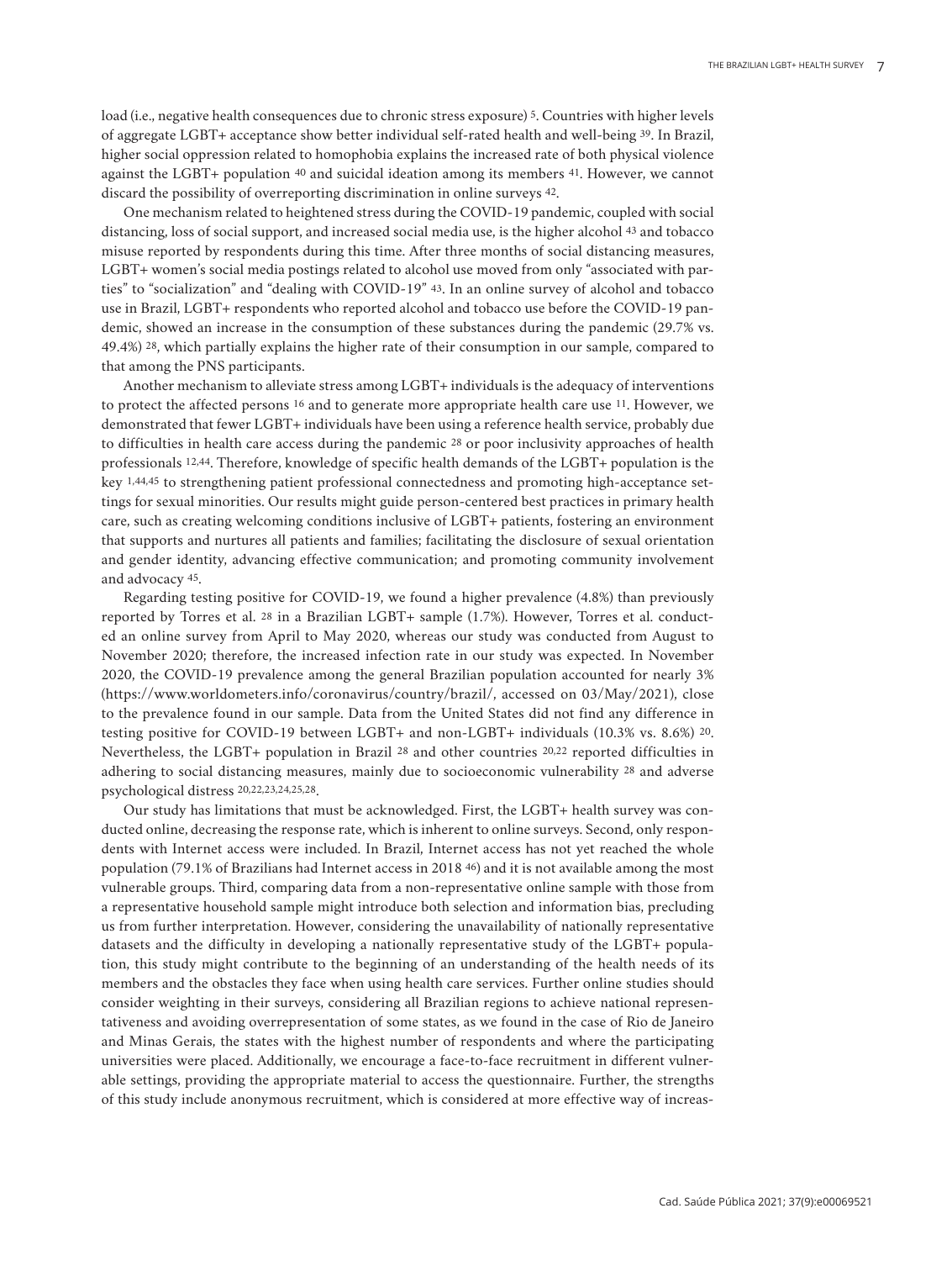ing adherence in this population. Moreover, this is the first study in Brazil with a broad coverage of respondents from the five geographical regions of the country and questions regarding a wide range of health dimensions.

In conclusion, our data emphasize that mental health, discrimination, and social oppression are major concerns in the LGBT+ context and during the COVID-19 pandemic. Although a decade has passed since the institution of the PNSI-LGBT in Brazil and appropriate training of health professionals to offer services to the LGBT+ population is still needed. Knowledge of the specific health demands of this group might guide person-centered best practices in primary health care and promote sexual minority high-acceptance settings.

## **Contributors**

J. L. Torres contributed to the study conception and design, data analysis, and writing. G. P. Gonçalves, A. A. Pinho, and M. H. N. Souza contributed to the study conception and design and writing. All authors approved the final version of the article.

## **Additional informations**

ORCID: Juliana Lustosa Torres (0000-0002-3687- 897X); Gabriela Persio Gonçalves (0000-0001- 7586-7782); Adriana de Araújo Pinho (0000-0003- 2219-1066); Maria Helena do Nascimento Souza (0000-0003-2230-3048).

## **References**

- 1. Ministério da Saúde. Portaria nº 2.836, de 1º de dezembro de 2011. Institui, no âmbito do Sistema Único de Saúde (SUS), a Política Nacional de Saúde Integral de Lésbicas, Gays, Bissexuais, Travestis e Transexuais (Política Nacional de Saúde Integral LGBT). Diário Oficial da União 2011; 2 dec.
- 2. Reis T. Manual de comunicação LGBTI+. Curitiba: Aliança Nacional LGBTI/GayLatino; 2018.
- 3. Rocon PC, Sodré F, Zamboni J, Rodrigues A, Roseiro MCFB. O que esperam pessoas trans do Sistema Único de Saúde? Interface (Botucatu) 2018; 22:42-53.
- Meyer IH. Prejudice, social stress, and mental health in lesbian, gay, and bisexual populations: conceptual issues and research evidence. Psychol Bull 2003; 129:674-97.
- 5. Flentje A, Heck NC, Brennan JM, Meyer IH. The relationship between minority stress and biological outcomes: a systematic review. J Behav Med 2020; 43:673-94.
- 6. Haas AP, Lane A. Collecting sexual orientation and gender identity data in suicide and other violent deaths: a step towards identifying and addressing LGBT mortality disparities. LGBT Health 2015; 2:84-7.
- 7. Jackson CL, Agénor M, Johnson DA, Austin SB, Kawachi I. Sexual orientation identity disparities in health behaviors, outcomes, and services use among men and women in the United States: a cross-sectional study. BMC Public Health 2016; 16:807.
- 8. Albuquerque MRCT, Botelho MN, Rodrigues C. Atenção integral à saúde da população LGBT: experiência de educação em saúde com agentes comunitários na atenção básica. Rev Bras Med Fam Comunidade 2019; 14:1758.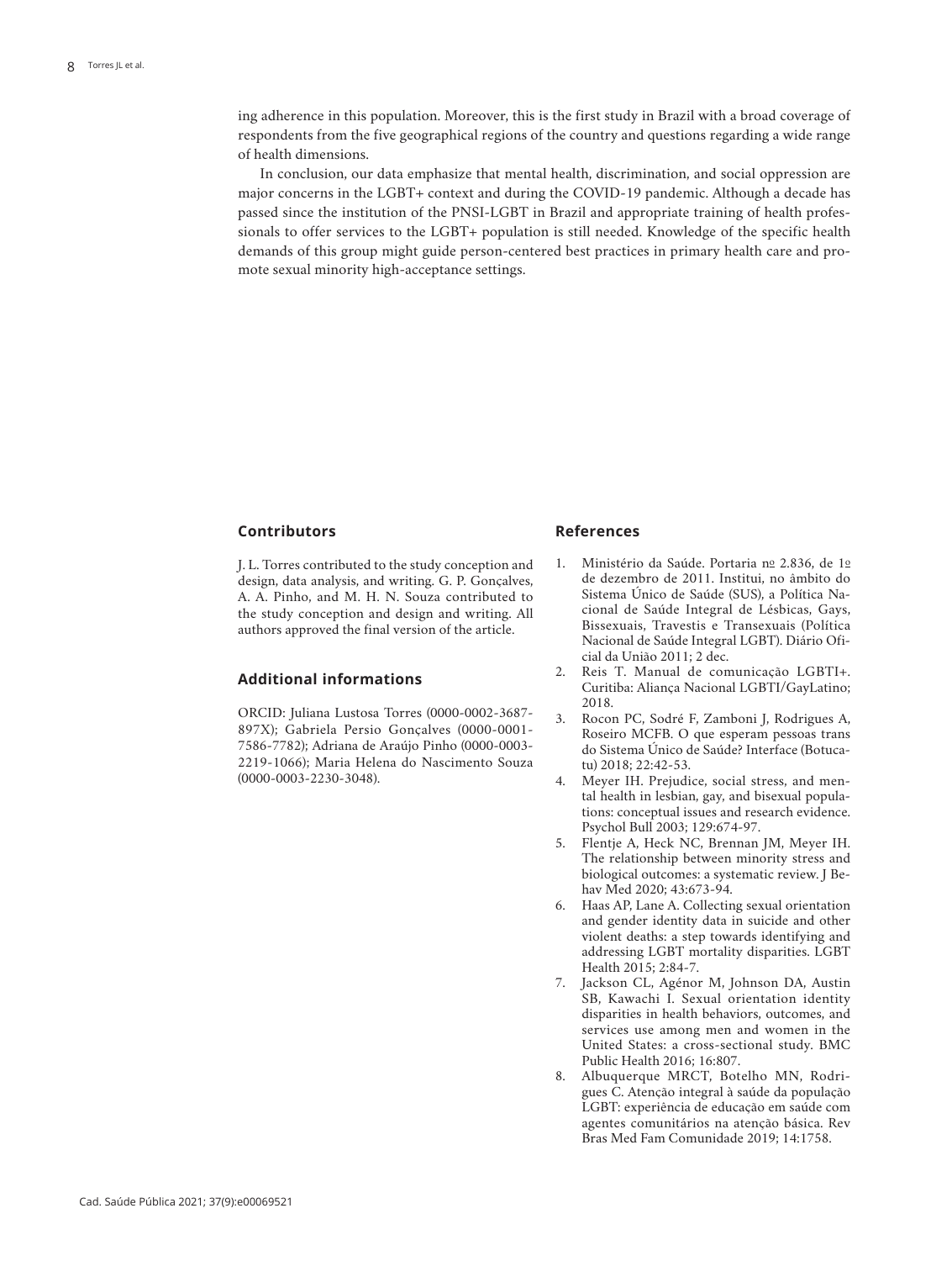- 9. Loria GB, Canesin GMF, Silva GM, Amorim GHO, Melo JM, Santos LR, et al. Saúde da po pulação LGBT+ no contexto da atenção pri mária em saúde: relato de oficina realizada no internato integrado de Medicina de Família e Comunidade/Saúde Mental em uma universi dade pública. Rev Bras Med Fam Comunidade 2019; 14:1807.
- 10. Lima AM, Nascimento RT, Cazelli C. Atribu tos da atenção primária à saúde e ferramen tas de medicina de família no atendimento às diversidades sexual e de gênero: relato de caso. Rev Bras Med Fam Comunidade 2019; 14:1785.
- 11. Nichols TR. Social connectivity in those 24 months or less postsurgery. J Wound Ostomy Continence Nurs 2011; 38:63-8.
- 12. Ross MH, Setchell J. People who identify as LGBTIQ+ can experience assumptions, dis comfort, some discrimination, and a lack of knowledge while attending physiotherapy: a survey. J Physiother 2019; 65:99-105.
- 13. Lampalzer U, Behrendt P, Dekker A, Briken P, Nieder TO. The needs of LGBTI people regarding health care structures, prevention measures and diagnostic and treatment pro cedures: a qualitative study in a German me tropolis. Int J Environ Res Public Health 2019; 16:3547.
- 14. Mello L, Avelar RB, Maroja D. Por onde andam as políticas públicas para a população LGBT no Brasil. Sociedade e Estado 2012; 27:289-312.
- 15. Souza M, Pinho A, Graever L, Pereira AR, San tana AMS, Pesqueno Junior CJP, et al. Access of the LGBTQI+ population from the perspec tive of community health agents, Brazil. Eur J Public Health 2020; 30 Suppl 5:ckaa166.770.
- 16. Valentine SE, Shipherd JC. A systematic review of social stress and mental health among trans gender and gender non-conforming people in the United States. Clin Psychol Rev 2018. 66:24-38.
- 17. Costa AM. Integralidade na atenção e no cui dado a saúde. Saúde Soc 2004; 13:5-15.
- 18. Ministério da Saúde. Portaria nº 454, de 20 de Março de 2020. Declara, em todo o território nacional, o estado de transmissão comunitária do coronavírus (covid-19). Diário Oficial da União 2020; 20 mar.
- 19. Rocha R, Atun R, Massuda A, Rache B, Spinola P, Nunes L, et al. Effect of socioeconomic in equalities and vulnerabilities on health-system preparedness and response to COVID-19 in Brazil: a comprehensive analysis. Lancet Glob Health 2021; 9:E782-92.
- 20. Sears B, Conron KJ, Flores AR. The impact of the fall 2020 COVID-19 surge on LGBT adults in the US. https://williamsinstitute.law.ucla. edu/publications/covid-surge-lgbt/ (accessed on 30/Apr/2021).
- 21. Xue J, Chen J, Chen C, Hu R, Zhu T. The hidden pandemic of family violence during COVID-19: unsupervised learning of tweets. J Med Internet Res 2020; 22:e24361.
- 22. Gibb JK, DuBois LZ, Williams S, McKerracher L, Juster RP, Fields J. Sexual and gender minor ity health vulnerabilities during the COVID-19 health crisis. Am J Hum Biol 2020; 32:e23499.
- 23. Salerno JP, Devadas J, Pease M, Nketia B, Fish JN. Sexual and gender minority stress amid the COVID-19 pandemic: implications for LG - BTQ young persons' mental health and wellbeing. Public Health Rep 2020; 135:721-7.
- 24. Gonzales G, Loret de Mola E, Gavulic KA, McKay T, Purcell C. Mental health needs among lesbian, gay, bisexual, and transgender college students during the COVID-19 pan demic. J Adolesc Health 2020; 65:645-8.
- 25. Moore SE, Wierenga KL, Prince DM, Gillani B, Mintz LJ. Disproportionate impact of the COVID-19 pandemic on perceived social sup port, mental health and somatic symptoms in sexual and gender minority populations. J Ho mosex 2021; 68:577-91.
- 26. Kneale D, Bécares L. The mental health and experiences of discrimination of LGBTQ+ people during the COVID-19 pandemic: initial findings from the Queerantine Study. medRxiv 2020; 4 aug. https://www.medrxiv.org/conten t/10.1101/2020.08.03.20167403v1.full.
- 27. #VoteLGBT. Diagnóstico LGBT+ na pan demia. Desafios da comunidade LGBT+ no contexto de isolamento social em enfrenta mento à pandemia de coronavírus. https:// static1.squarespace.com/static/5b310b91af 2096e89a5bc1f5/t/5ef78351fb8ae15cc0e 0b5a3/1593279420604/%5Bvote+lgbt+ %2B+box1824%5D+diagnóstico+LGBT%2B+ na+pandemia\_completo.pdf (accessed on 20/ Feb/2021).
- 28. Torres T, Hoagland B, Bezerra D, Garner A, Jalil E, Coelho L, et al. Impact of COVID-19 pandemic on sexual minority populations in Brazil: an analysis of social/racial disparities in maintaining social distancing and a descrip tion of sexual behavior. AIDS Behav 2020; [Epub ahead of print].
- 29. Justo LG, Severo AKS, Félix-Silva AV, Soares LS, Silva-Júnior FL, Pedrosa JIS. A territoria lização na atenção básica: um relato de expe riência na formação médica. Interface (Botuca tu) 2017; 21:1345-54.
- 30. Oliveira M, Harzheim E, Riboldi J, Duncan B. PCATool-ADULT-BRAZIL: a reduced version. Rev Bras Med Fam Comunidade 2013; 8:256- 63.
- 31. Lira AN, Morais NA. Validity evidences of the Internalized Homophobia Scale for Brazilian gays and lesbians. Psico USF 2019; 24:361-72.
- 32. Smith J, Ryan L, Sonnega A, Weir D. Psycho social and lifestyle questionnaire 2006-2016. https://hrs.isr.umich.edu/sites/default/files/ biblio/HRS%202006-2016%20SAQ%20Docu mentation\_07.06.17\_0.pdf (accessed on 03/ May/2021).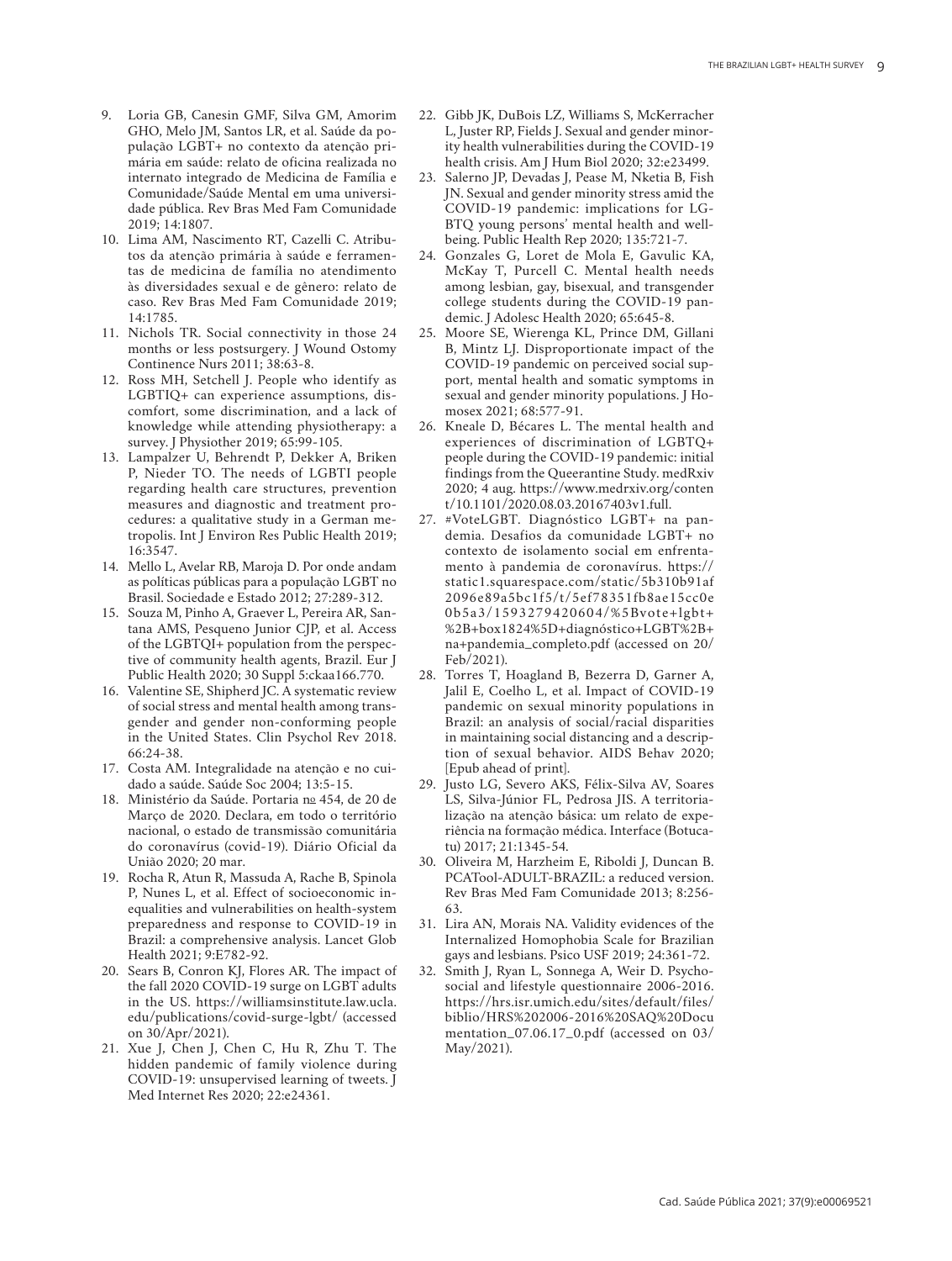- 33. Hughes ME, Waite LJ, Hawkley LC, Cacioppo JT. A short scale for measuring loneliness in large surveys: results from two populationbased studies. Res Aging 2004; 26:655-72.
- 34. Instituto Brasileiro de Geografia e Estatística. Pesquisa Nacional de Saúde 2019. Conceitos e métodos. https://metadados.ibge.gov.br/con sulta/estatisticos/operacoes-estatisticas/XN (accessed on 12/Jan/2021).
- 35. Kendall C, Kerr L, Mota RS, Guimarães MDC, Leal AF, Merchan-Hamann E, et al. The 12 city HIV surveillance survey among MSM in Brazil 2016 using respondent-driven sampling: a de scription of methods and RDS diagnostics. Rev Bras Epidemiol 2019; 22:e190004.
- 36. Wang Y, Hu Z, Peng K, Xin Y, Yang Y, Drescher J, et al. Discrimination against LGBT popu lations in China. Lancet Public Health 2019; 4:e440-1.
- 37. DeSouza ER, Wesselmann ED, Ispas D. Work place discrimination against sexual minorities: subtle and not-so-subtle. Canadian Journal of Administrative Sciences 2017; 34:121-32.
- 38. Rees S, Crowe M, Harris S. The lesbian, gay, bisexual and transgender communities' mental health care needs and experiences of mental health services: an integrative review of quali tative studies. J Psychiatr Ment Health Nurs 2020; 28:578-89.
- 39. van der Star A, Branstrom R. Acceptance of sexual minorities, discrimination, social capi tal and health and well-being: a cross-Europe an study among members of same-sex and op posite-sex couples. BMC Public Health 2015; 15:812.
- 40. Pinto IV, Andrade SSA, Rodrigues LL, Santos MAS, Marinho MMA, Benício LA, et al. Pro file of notification of violence against lesbian, gay, bisexual, transvestite and transsexual peo ple recorded in the National Information Sys tem on Notifiable Diseases, Brazil, 2015-2017. Rev Bras Epidemiol 2020; 23 Suppl 1:e200006. SUPL.1.
- 41. Ramírez EGL, Delgado YK, Volpato RJ, Clau dio JCM, Pinho PH, Vargas D. Suicidal ide ation in gender and sexual minority students in the largest Brazilian university. Arch Psy chiatr Nurs 2020; 34:467-71.
- 42. Hirsch O, Löltgen K, Becker A. Comparing health survey data from Internet- and paperbased convenience samples of lesbian women in Germany. Sex Health 2014; 11:351-8.
- 43. Cerezo A, Ramirez A, O'Shaughnessy T, San chez A, Mattis S, Ross A. Understanding the power of social media during COVID-19: forming social norms for drinking among sex ual minority gender expansive college women. J Homosex 2021; 68:560-76.
- 44. Moscheta MS, Souza LV, Santos MA. Health care provision in Brazil: a dialogue between health professionals and lesbian, gay, bisexual and transgender service users. J Health Psychol 2016; 21:369-78.
- 45. Lim FA, Brown DV, Kim SMJ. Addressing health care disparities in the lesbian, gay, bi sexual, and transgender population: a review of best practices. Am J Nurs 2014; 114:24-34.
- 46. Instituto Brasileiro de Geografia e Estatística. Pesquisa Nacional por Amostra de Domicílios Contínua. Acesso à Internet e à televisão e pos se de telefone móvel celular para uso pessoal. https://biblioteca.ibge.gov.br/visualizacao/li vros/liv101705\_informativo.pdf (accessed on 12/Jan/2021).